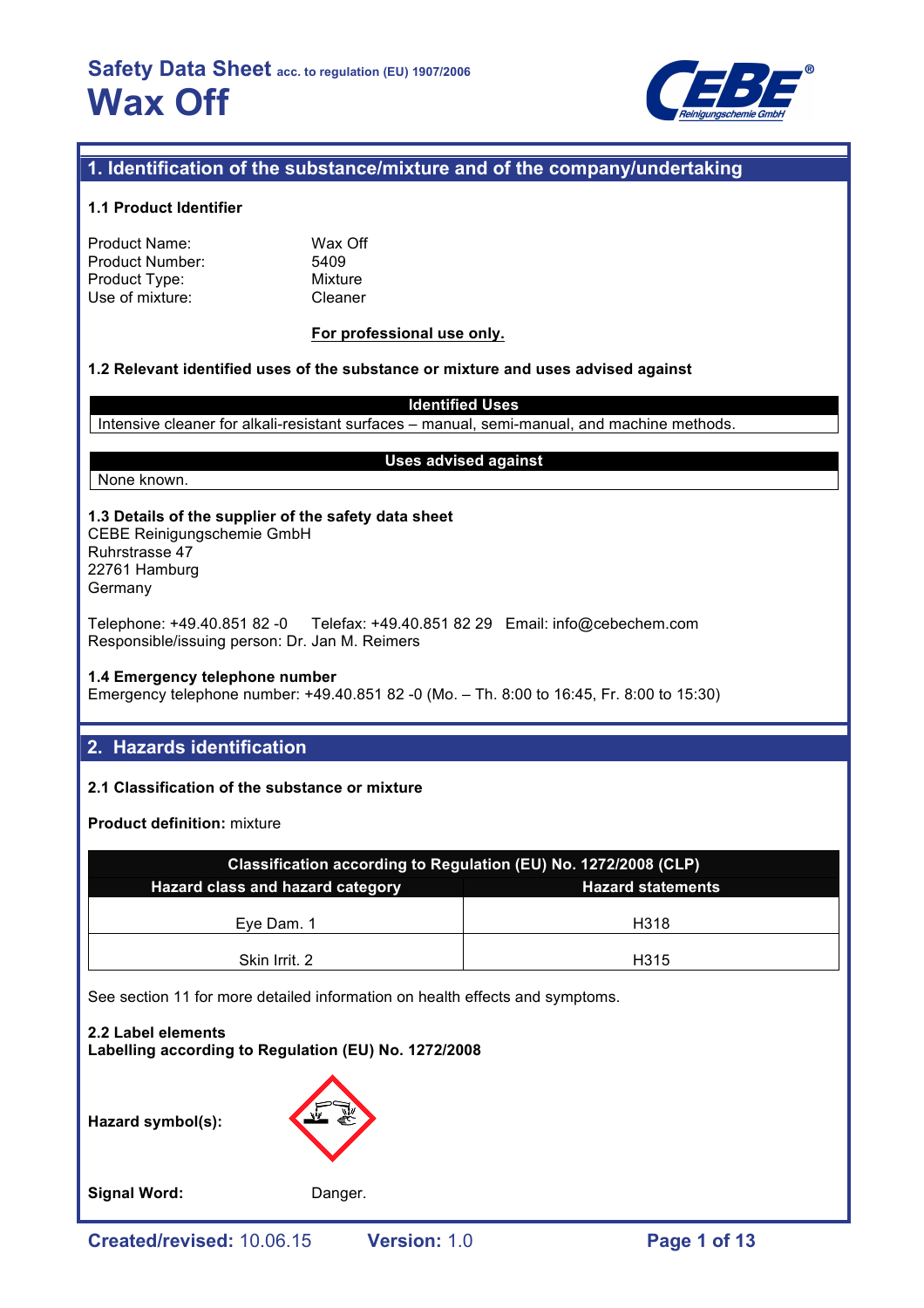

| <b>Hazard Statements:</b>            | H318<br>H315     | Causes serious eye damage.<br>Causes skin irritation.                                                                                  |
|--------------------------------------|------------------|----------------------------------------------------------------------------------------------------------------------------------------|
| <b>Precautionary Statements:</b>     |                  |                                                                                                                                        |
| <b>Prevention:</b>                   | P <sub>280</sub> | Wear protective gloves/protective clothing/eye<br>protection/face protection.                                                          |
|                                      | P <sub>264</sub> | Wash hands thoroughly after handling.                                                                                                  |
| <b>Reaction:</b>                     | P305+P351+P338   | IF IN EYES: Rinse cautiously with water for several<br>minutes. Remove contact lenses, if present and<br>easy to do. Continue rinsing. |
|                                      | P310             | Immediately call a POISON CENTER or<br>doctor/physician.                                                                               |
|                                      | P302+P352        | IF ON SKIN: Wash with plenty of soap and water.                                                                                        |
|                                      | P332+P313        | If skin irritation occurs: Get medical advice/attention.                                                                               |
|                                      | P362             | Take off contaminated clothing and wash before<br>reuse.                                                                               |
| Storage:                             | None.            |                                                                                                                                        |
| Disposal:                            | None.            |                                                                                                                                        |
| Additional labelling elements: None. |                  |                                                                                                                                        |
| 2.3 Other hazards                    |                  |                                                                                                                                        |

**Other hazards that do not lead to a classification:** Not applicable.

# **3. Composition/information on ingredients**

## **3.2 Mixtures**

| <b>Hazardous</b><br><b>Components</b>  | <b>Identifiers</b>                 | <b>Wt.-%</b> | <b>Classifcation</b><br>(EU) 1272/2008                                                |
|----------------------------------------|------------------------------------|--------------|---------------------------------------------------------------------------------------|
| Ethylene glycol mono-<br>butyl ether   | $EG: 203-905-0$<br>$CAS: 111-76-2$ | $1 - 5\%$    | Acute Tox. 4, H332,<br>H312, H302<br>Eye Irrit. 2, H319<br>Skin Irrit 2, H315         |
| Sodium metasilicate<br>5-hydrat        | EG: 229-912-9<br>CAS: 6834-92-0    | $1 - 5%$     | Skin Corr. 1B, H314<br><b>STOT SE 3, H335</b><br>Met. Corr. 1 H290<br>Eye Dam. 1 H314 |
| Isotridecanol,<br>ethoxylated (6-9 EO) | CAS: 9043-30-5                     | $1 - 5\%$    | Acute Tox. 4, H302<br>Eye Dam. 1, H318                                                |

See section 16 for the full wording of the above mentioned H-statements.

At the time of creation of this data sheet no further ingredients were classified as hazardous to health or environment or were contained in concentrations that did not mandate their mention in this section.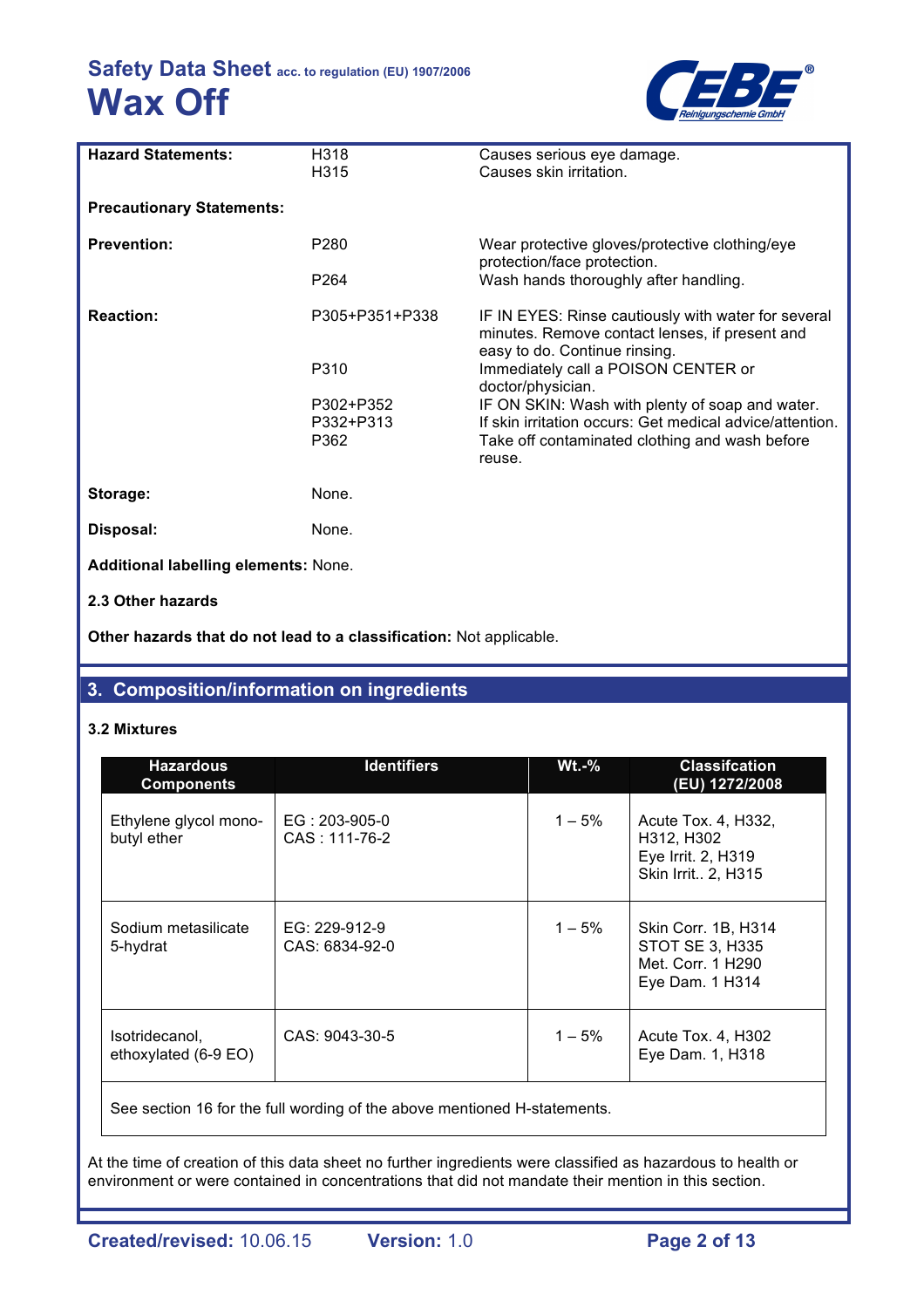

# **4. First aid measures**

## **4.1 Description of first aid measures**

**Eye contact:** Immediately flush eyes with plenty of water, occasionally lifting the upper and lower eyelids. Check for and remove any contact lenses. Continue to rinse for at least 10 minutes. Get medical attention if adverse health effects persist or are severe.

**Inhalation:** Get medical attention immediately. Remove victim to fresh air and keep at rest in a position comfortable for breathing. If it is suspected that fumes are still present, the rescuer must wear an appropriate mask or self-contained breathing apparatus In the absence or irregular breathing, or if respiratory arrest occurs provide artificial respiration by trained personnel or oxygen. For the first person providing aid it can be dangerous to give mouth-to-mouth resuscitation. If unconscious place in recovery position and seek immediate medical attention. Maintain an open airway. Loosen tight clothing (eg. collar, tie, belt, or waistband). In case of inhalation of combustion products, symptoms may be delayed.

**Skin contact:** Flush contaminated skin with plenty of water. Remove contaminated clothing and shoes. Continue to rinse for at least 15 minutes. Get medical attention if adverse health effects persist or are severe. Wash clothing before reuse. Thoroughly clean shoes before reuse.

**Ingestion:** Wash out mouth with water. Remove denture prosthesis if any. Remove victim to fresh air and keep at rest in a position comfortable for breathing. Do not induce vomiting unless directed to do so by medical personnel. Should vomiting occur, keep head low so that vomit does not enter the lungs. Get medical attention if adverse health effects persist or are severe. Never give anything to an unconscious person by mouth. If unconscious, place in recovery position and seek immediate medical attention. Maintain an open airway. Loosen tight clothing (eg. collar, tie, belt or waistband).

**Protection of first-aiders:** No action shall be taken involving any personal risk or without suitable training. If it is suspected that fumes are still present, the rescuer must wear an appropriate mask or self-contained breathing apparatus. For the first person providing aid it can be dangerous to give mouth-to-mouth resuscitation. Wash contaminated clothing thoroughly with water before you take them off or wear gloves.

## **4.2 Most important symptoms and effects, both acute and delayed**

### **Potential acute health effects**

**Eye contact:** Severely irritating to the eyes. Risk of serious damage to eyes. **Inhalation:** No known significant effects or critical hazards. **Skin contact: Irritating to skin. Ingestion:** Irritating to throat, mouth, and stomach.

### **Signs / symptoms of overexposure**

**Eye contact:** Possible symptoms: pain or irritation, lacrimation, redness. **Inhalation:** No specific data. **Skin contact:** Possible symptoms: irritation, redness. **Ingestion:** No specific data.

### **4.3 Indication of any immediate medical attention and special treatment needed**

**Indications for the physician:** Treat symptomatically. If larger amounts have been swallowed or inhaled consult specialist for poisoning.

**Special treatment:** No special treatment.

# **5. Fire fighting measures**

## **5.1 Extinguishing media**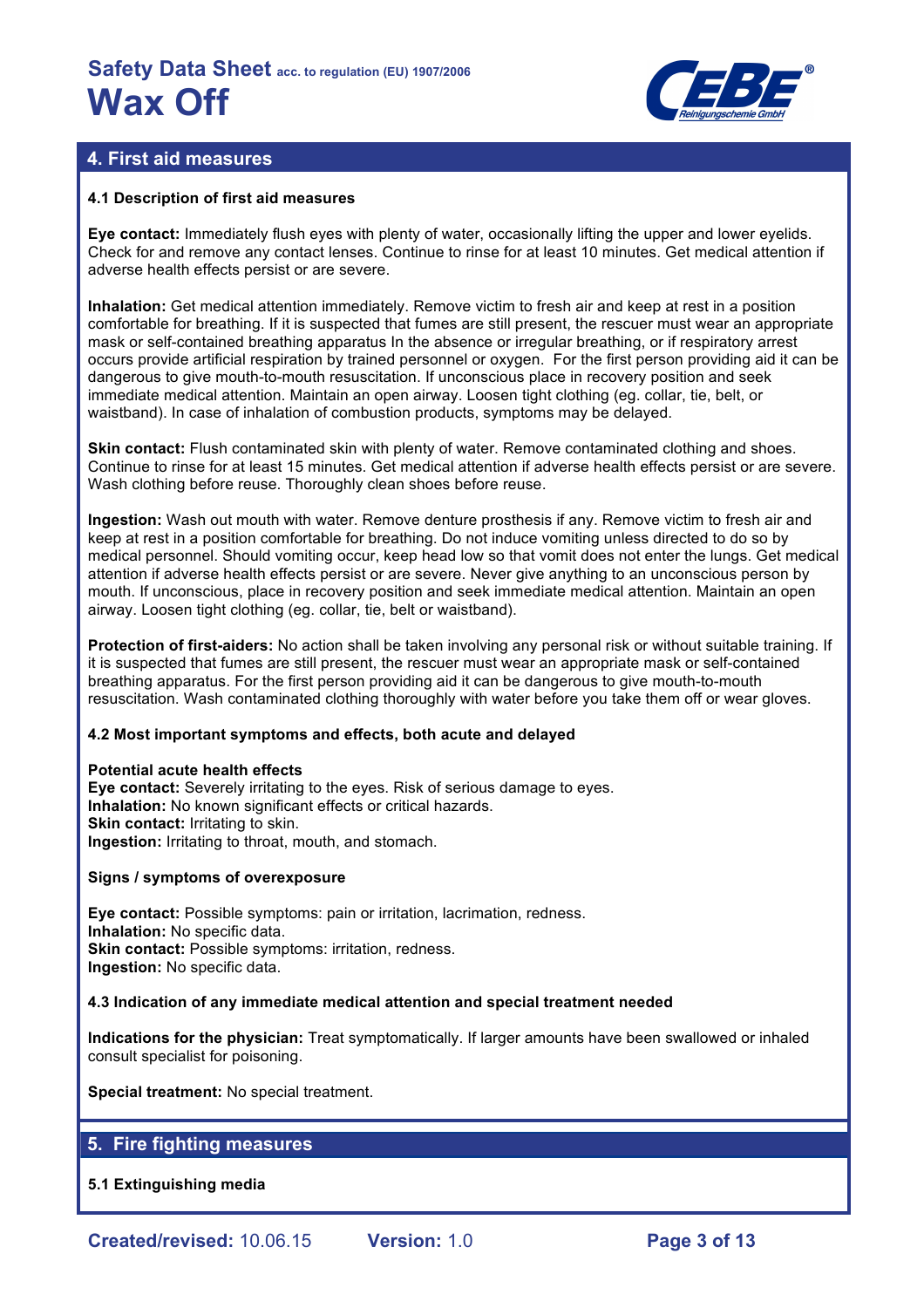

**Suitable extinguishing media:** Use an extinguishing agent suitable for the surrounding fire.

**Unsuitable extinguishing media:** None known.

## **5.2 Special hazards arising from the substance or mixture**

**Hazards from the substance or mixture**: In a fire or if heated, a pressure increase will occur and the container may burst.

**Hazardous combustion products:** Decomposition products may include the following materials: Carbon dioxide, carbon monoxide, oxides.

## **5.3 Advice for firefighters**

**Special precautions for fire- fighters:** In case of fire the scene cordon immediately removing all persons from the danger area. No action shall be taken involving any personal risk or without suitable training. Move containers from fire area if safe to do so. Spray fire-exposed containers with water to cool.

**Special protective equipment for firefighters:** Fire fighters should wear proper protective equipment.

# **6. Accidental release measures**

## **6.1 Personal precautions, protective equipment and emergency procedures**

**For persons that are not emergency technicians:** No action shall be taken involving any personal risk or without suitable training. Evacuate surrounding areas. Keep unnecessary and unprotected personnel from entering. Do not touch or walk through spilled material. Avoid breathing vapor or mist. Ensure adequate ventilation. In case of insufficient ventilation wear suitable respiratory equipment. Put on appropriate personal protective equipment.

**For first aid personel in case of emergency:** If protective equipment/clothing is needed in case of accidental release, Section 8 should be consulted for appropriate and inappropriate materials. See section 8 for further information on hygiene measures.

### **6.2 Environmental precautions**

Avoid the proliferation and dispersal of spilled material and contact with soil, waterways, drains and sewers. Inform the relevant authorities if the product has caused by environmental pollution (sewers, waterways, soil or air).

### **6.3 Methods and materials for containment and cleaning up**

**Small amounts:** Dilute with plenty of water. Absorb with an inert material and place in an appropriate waste disposal.

**Large amounts:** avoid entry into sewers, water courses, basements, or confined areas.Collect spilt material using non-flammable absorption agent (eg. sand, earth, vermiculite or diatomaceous earth) and hand it in for disposal according to local regulations in an appropriate container (see section 13).

### **6.4 Reference to other sections**

See Section 1 for emergency contact information. See Section 8 for information on appropriate personal protective equipment. See Section 13 for additional waste treatment information.

# **7. Handling and storage**

The information in this section contains generic advice and guidance. The list of Identified Uses in Section 1 should be consulted for any exposure scenario or when exposure scenarios on the available application-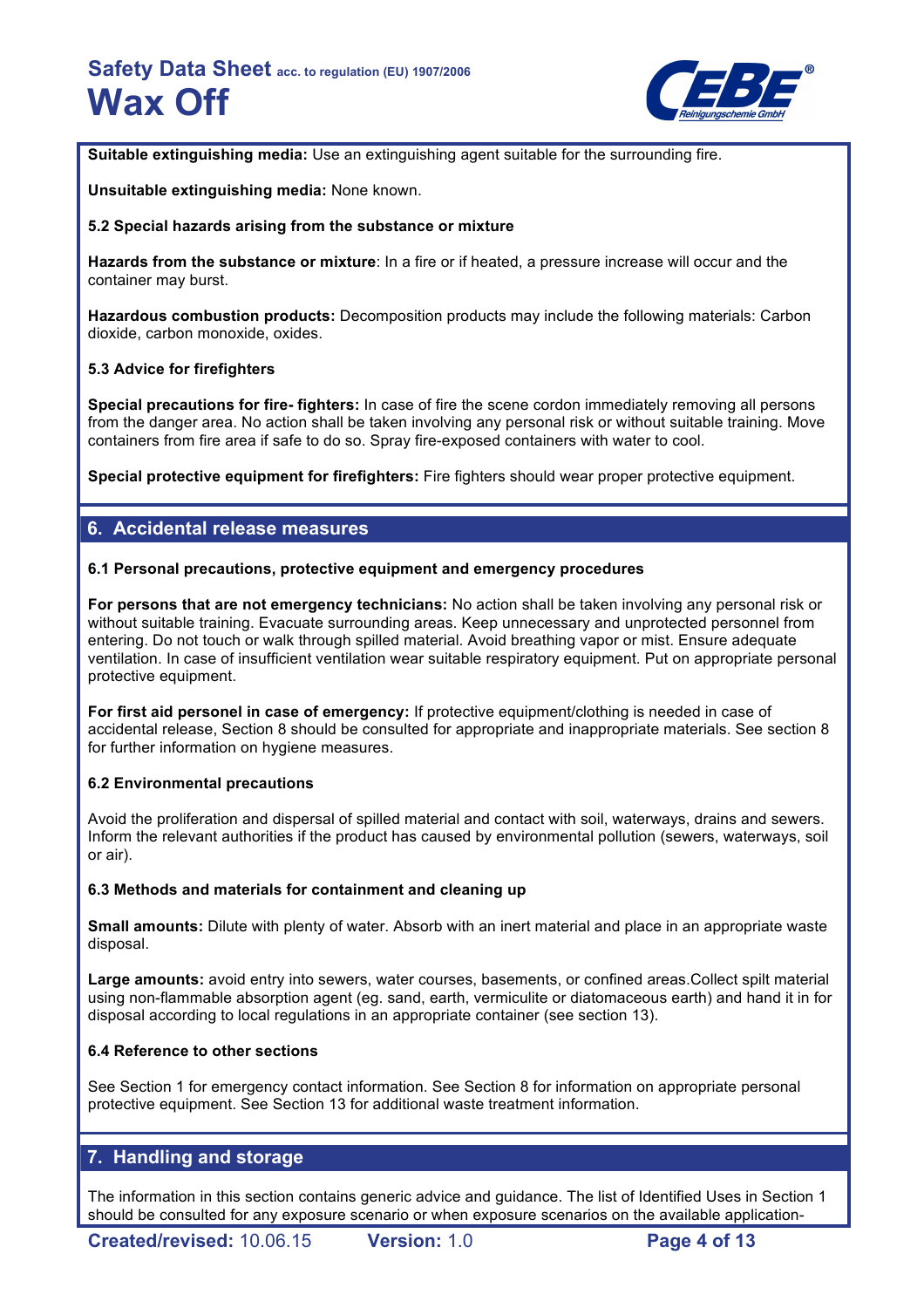

specific information.

## **7.1 Precautions for safe handling**

**Protective measures:** Put on appropriate (see section 8) protective gear. Do not get in contact with eyes, skin or clothing. Do not ingest. Avoid breathing vapor or mist. Keep in the original container or an approved alternative container, which was made from a compatible material. Kept tightly closed when not in use. Empty containers retain product residue and can be dangerous. Do not reuse container.

**Advice on general occupational hygiene:** Eating, drinking and smoking should be prohibited in areas where this material is handled, stored and processed. After use or contact with the substance immediately wash hands and face especially before eating, drinking and smoking. Remove contaminated clothing and protective equipment before entering eating areas. See Section 8 for additional information on hygiene measures.

## **7.2 Conditions for safe storage, including any incompatibilities**

Store between the following temperatures: 0 to 40 °C (32 to 104 °F). Store in accordance with local regulations. Keep only in original container. Protect from direct sunlight. Store in a dry, cool and wellventilated area, away from incompatible materials (see section 10) and do not store with food and drink. Hold container tightly closed and sealed until ready to use. Containers that have been opened must be carefully resealed and kept upright to prevent leakage. Do not store in unlabelled containers. Use appropriate container to avoid environmental contamination.

# **7.3 Specific end use(s)**

**Recommendations:** No information available.

# **8. Exposure controls/personal protection**

The information in this section contains generic advice and guidance. The list of Identified Uses in Section 1 should be consulted for any exposure scenario or when exposure scenarios on the available applicationspecific information.

## **8.1 Control parameters**

## **Occupational exposure limit values**

| <b>Name of substance</b>         | <b>Exposure limit value</b>                                                                                                                                               |
|----------------------------------|---------------------------------------------------------------------------------------------------------------------------------------------------------------------------|
| Ethylene glycol mono-butyl ether | TRGS 900 WEL<br>20 ppm, 98 mg / $m3$<br>EU ELV, time-weighted average (TWA)<br>20 ppm, 98 mg / $m3$<br>EU ELV, short-term exposure limit (STEL)<br>50 ppm, 246 mg / $m^3$ |
| Sodium metasilicate 5-hydrate    | WEL<br>6 mg/m $3$                                                                                                                                                         |

## **Recommended monitoring procedures**

If this product contains ingredients with exposure limits, monitoring procedures are personal, (related to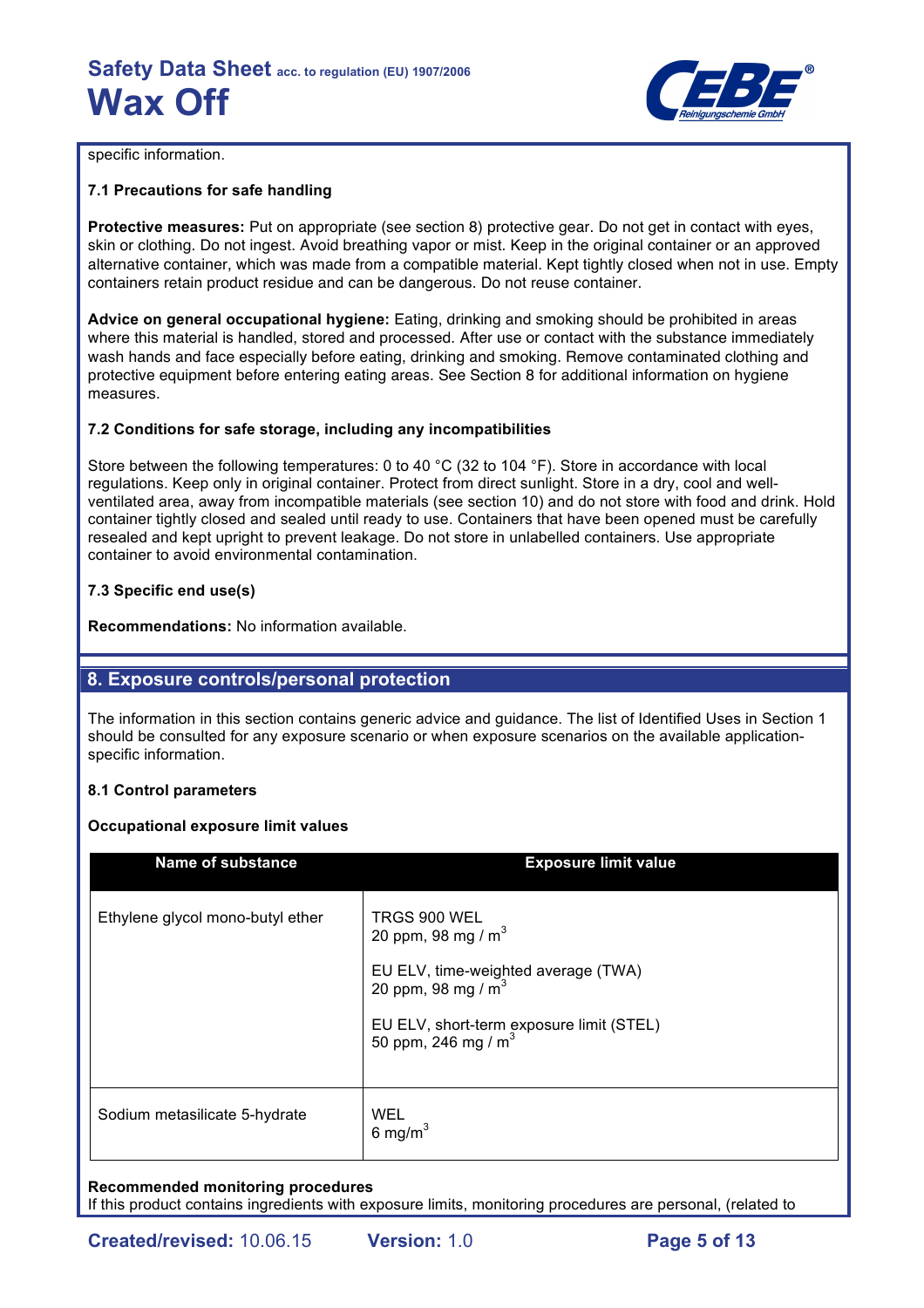

workplace) or biological monitoring may be required to determine the effectiveness of the ventilation or other control measures and / or the necessity to use respiratory protective equipment. Reference should be made to European Standard EN 689 for methods for the assessment of exposure by inhalation to chemical agents and national guidance documents for methods for the determination of hazardous substances

## **Derived effect levels**

Derived No Effect Level - DNEL values:

Ethylene glycol mono-butyl ether:

Workers Acute effects, skin contact (24 h): 89 mg / kg Workers Acute effects, inhalation:  $663$  mg / m<sup>3</sup> Workers Acute effects, Local effects inhalation 246 mg /  $m<sup>3</sup>$ Workers, Chronic effects, skin contact (24 h): 75 mg / kg Workers, Chronic effects, inhalation: 98 mg /  $m<sup>3</sup>$ 

Consumers, Acute effects, skin contact (24 h): 44.5 mg / kg Consumers, Acute effects, inhalation:  $426$  mg / m<sup>3</sup> Consumers, Acute effects swallowing: 13.4 mg / m<sup>3</sup> Consumers, Acute effects, Local effects inhalation 123 mg /  $m<sup>3</sup>$ Consumers, Chronic effects, skin contact (24 h): 38 mg / kg Consumers, Chronic effects, inhalation: 49 mg /  $m<sup>3</sup>$ Consumers, Chronic effects Ingestion: 3.2 mg /  $m<sup>3</sup>$ 

Sodium metasilicate 5-hydrate:

Workers: long-term exposure - Inhalation 6.22 mg / m3 Workers: Long term exposure - Dermal: 1.49 mg / kg bw / day

Consumers: Long term exposure - Oral: 0.74 mg / kg bw / day Consumers: long-term exposure - Inhalation: 1.55 mg /  $m<sup>3</sup>$ Consumers: Long term exposure - Dermal: 0.74 mg / kg bw / day

## **Predicted effect concentrations**

Predicted No Effect Concentration - PNEC:

Ethylene glycol mono-butyl ether: Freshwater: 8.8 mg / l Sea water: 8.8 mg / l Freshwater sediment: 8.14 mg / kg Ground: 2.8 mg / kg

Sodium metasilicate 5-hydrate: Fresh water: 7.5 mg / l Salt water: 1 mg / l Sporadic release: 7.5 mg / l WWTP: 1,000 mg / l

## **8.2 Limitation and monitoring of exposure**

**Appropriate technical controls:** No special ventilation requirements. Good general ventilation should be sufficient to control worker exposure to airborne contaminants. If this product contains ingredients with exposure limits, use process enclosures, local exhaust ventilation or other engineering controls to keep worker exposure below any recommended or statutory limits.

### **Personal protective measures**

**Hygiene measures:** Wash hands, forearms, and face thoroughly after handling chemical products and at the end of the working day as well as before eating, smoking, and using the toilet. Use appropriate techniques to remove potentially contaminated clothing. Wash contaminated clothing before reusing. Ensure that eyewash stations and safety showers are close to the work area.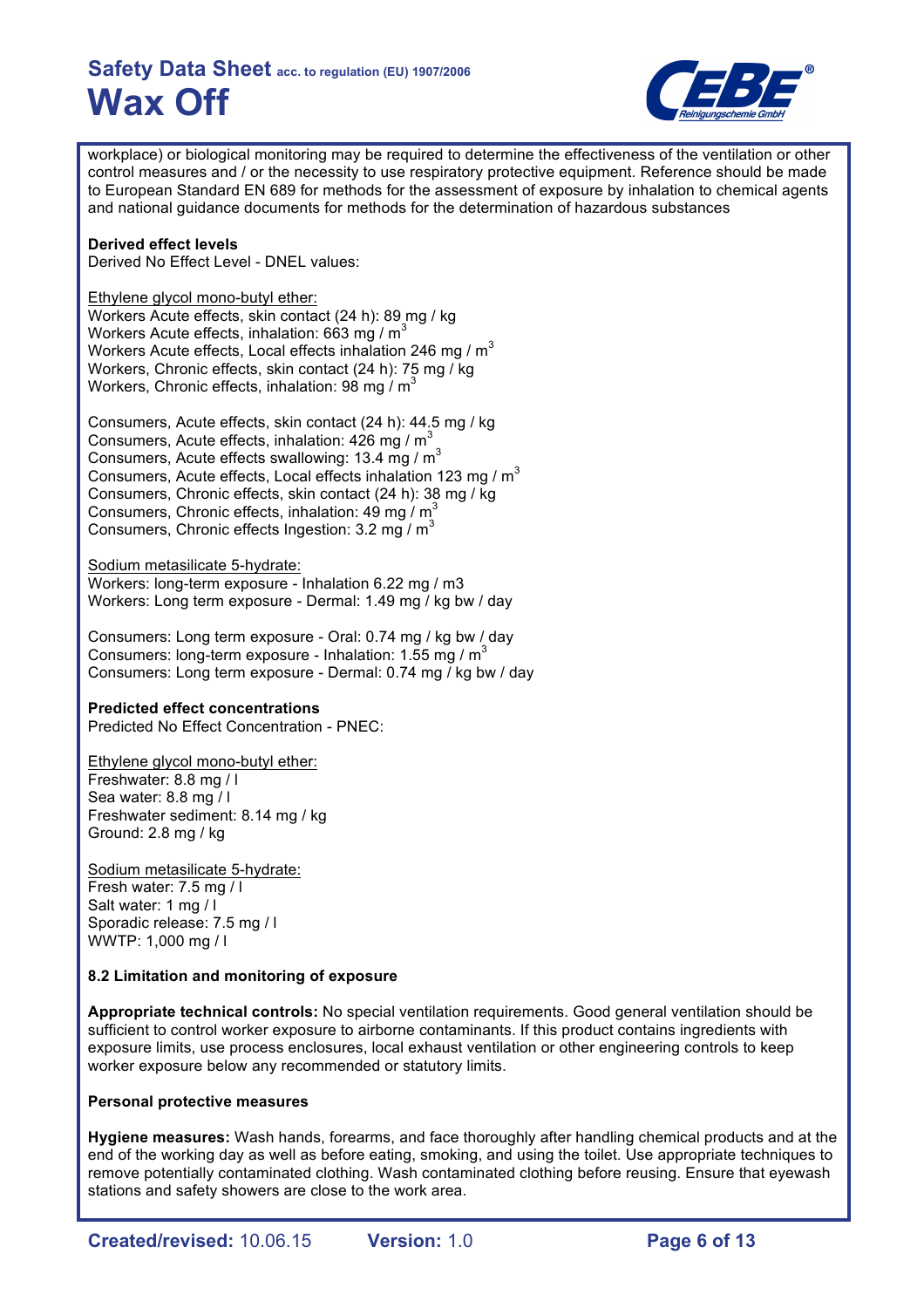

**Eye protection / face protection (EN 166):** Goggles, chemical goggles or full-face shield.

Hand protection (EN 374): Protective gloves made of nitrile, for example, Camatril<sup>®</sup> 730 from KCL GmbH (see section 16). Penetration time> 8 hours.

**Skin protection (EN 14605):** Before handling this product the personal protective equipment should be selected on the basis of the task and the associated risks to be carried out and approved by a specialist.

**Other skin protection:** Appropriate footwear and any additional skin protection measures should be based on the task being performed and the risks involved and approved by a specialist.

**Respiratory protection (EN 143, 14387):** under normal and intended conditions of product use no respirator is required. If workers are exposed to concentrations above the exposure limit, they must use appropriate, certified respirators.

**Thermal hazards:** Not applicable.

**Delimitation and monitoring of the environmental exposition:** Emissions from ventilation or work process equipment should be checked to ensure they comply with the requirements of environmental protection legislation. In some cases, fume scrubbers, filters or engineering modifications to the process equipment will be necessary to reduce emissions to acceptable levels.

# **9. Physical and chemical properties**

- **9.1 Information on basic physical and chemical properties**
- **a) Appearance: Form:** liquid **Color:** red
- **b) Odor:** pleasant
- **c) Odor threshold:** Not applicable and/or not determined for this mixture
- **d) pH:**  $12.0 \pm 0.5$  at  $20^{\circ}$ C
- **e) Freezing/melting point:** Not applicable and/or not determined for this mixture
- **f) Boiling point/boiling range:** Not applicable and/or not determined for this mixture
- **g) Flash point:** Not applicable and/or not determined for this mixture
- **h) Evaporation rate:** Not applicable and/or not determined for this mixture
- **i) Flammability (solid, gas):** Not applicable and/or not determined for this mixture
- **j) Upper/lower explosion limit:** Not applicable and/or not determined for this mixture
- **k) Vapor pressure:** Not applicable and/or not determined for this mixture
- **l) Relative vapor density:** Not applicable and/or not determined for this mixture
- **m) Density:**  $1.025 1.045$  g/cm<sup>3</sup>
- **n) Solubility** easily soluble in the following substances: water
- **o) Partition coefficient:** n-octanol/water: Not applicable and/or not determined for this mixture
- **p) Ignition temperature:** Not applicable and/or not determined for this mixture
- **q) Thermal decomposition:** Not applicable and/or not determined for this mixture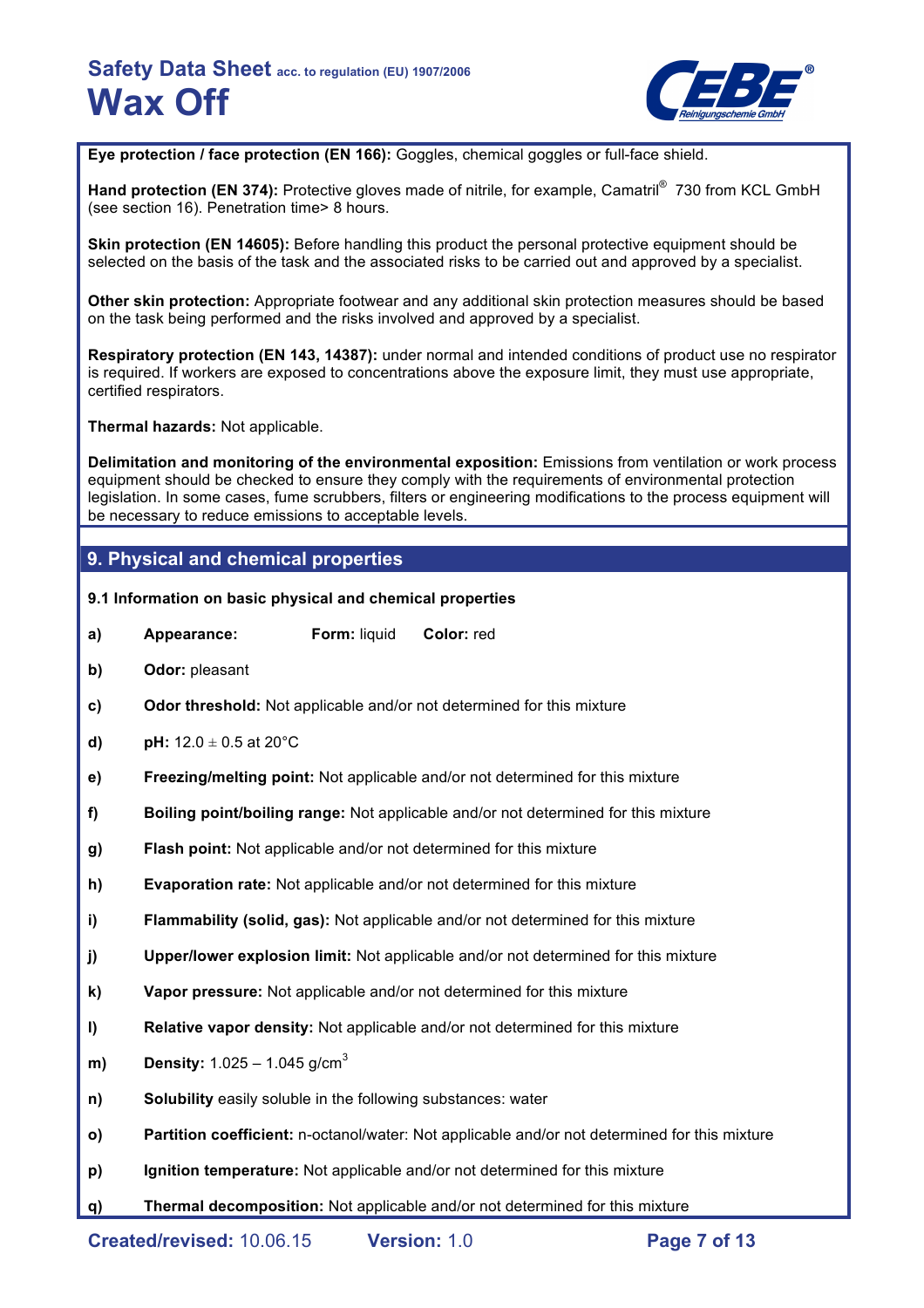

- **r) Viscositiy, dynamic:** Not applicable and/or not determined for this mixture
- **s) Explosive properties:** Not applicable and/or not determined for this mixture
- **t) Oxidizing properties:** Not applicable and/or not determined for this mixture

## **9.2 Other information**

No further information available.

# **10. Stability and reactivity**

## **10.1 Reactivity**

For this product or its ingredients no specific test data related to reactivity are available.

## **10.2 Chemical stability**

The product is stable.

### **10.3 Possibility of hazardous reactions**

Dangerous reactions will not occur under normal storage conditions and under normal use.

## **10.4 Conditions to avoid**

No specific data.

## **10.5 Incompatible materials**

No specific data.

## **10.6 Hazardous decomposition products**

Under normal conditions of storage and use, hazardous decomposition products should not be produced.

# **11. Toxicological information**

## **11.1 Information on toxicological effects**

**a) acute toxicity:**

| Name of<br><b>Substance</b>            | <b>Result</b>                                              | <b>Species</b>    | <b>Dose</b>                                           | <b>Exposition</b> |
|----------------------------------------|------------------------------------------------------------|-------------------|-------------------------------------------------------|-------------------|
| Ethylene glycol mono-<br>butyl ether   | $LD_{50}$ Oral<br>Inhalative<br>$LD_{50}$ Dermal           | Rat<br>Rabbit     | 1,746 mg/kg<br>Harmful when<br>inhaled<br>2,270 mg/kg |                   |
| Sodium metasilicate 5-<br>hydrate      | $LD_{50}$ Oral<br>$LD_{50}$ Dermal<br>$LC_{50}$ Inhalative | Rat<br>Rat<br>Rat | $1,153$ mg/kg<br>>5,000 mg/kg<br>2.06 $g/m^3$         |                   |
| Isotridecanol,<br>ethoxylated (6-9 EO) | $LD_{50}$ Oral                                             | Rat               | $<$ 2,000 mg/kg                                       |                   |

**Conclusion/Summary:** Not determined for this mixture.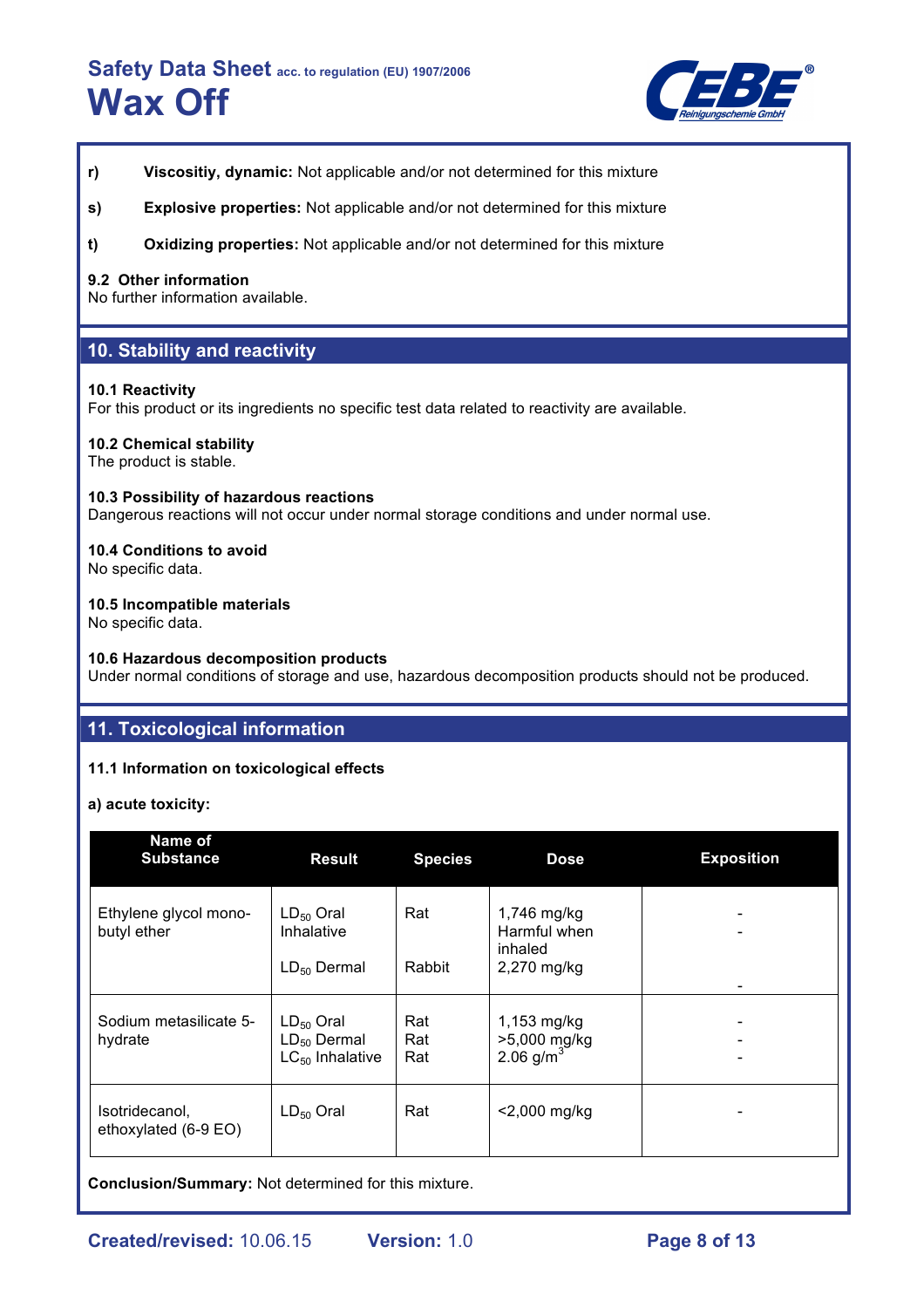

| Name of<br><b>Substance</b>            | <b>Result</b>                                                                                                                                                          | <b>Species</b>                 | <b>Points</b> | <b>Exposition</b> | <b>Observation</b> |
|----------------------------------------|------------------------------------------------------------------------------------------------------------------------------------------------------------------------|--------------------------------|---------------|-------------------|--------------------|
| Ethylene glycol mono-<br>butyl ether   | Skin: Skin irritation<br>Eyes: Irritating to<br>eyes<br>Sensitization: not<br>sensitizing                                                                              | Rabbit<br>Rabbit<br>Guinea Pig |               |                   |                    |
| Sodium metasilicate 5-<br>hydrate      | Skin - severe<br>irritation<br>Eye - highly<br>corrosive<br>Sensitization - non-<br>sensitizing                                                                        | Rabbit                         |               | 24 hours          |                    |
| Isotridecanol,<br>ethoxylated (6-9 EO) | Skin - irritating to<br>the skin and<br>mucous<br>membranes<br>Eye - strong irritant<br>with the danger of<br>severe eye injury<br>Sensitization - no<br>sensitization |                                |               |                   |                    |

**b) Irritation to skin; c) Irritation to eyes; d) Sensitisation**

**Conclusion / Summary:** Risk of serious damage to eyes. Irritating to the skin. No sensitizing effects known.

### **e) Germ cell mutagenicity:**

**Conclusion / Summary:** No known significant effects or critical hazards.

### **f) carcinogenicity:**

**Conclusion / Summary:** No known significant effects or critical hazards.

## **g) reproductive toxicity:**

**Conclusion / Summary:** No known significant effects or critical hazards.

**h) specific target organ toxicity single exposure Conclusion / Summary:** No known significant effects or critical hazards.

**i) specific target organ toxicity after repeated exposure Conclusion / Summary:** No known significant effects or critical hazards.

## **j) Aspiration hazard**

**Conclusion / Summary:** No known significant effects or critical hazards.

**Teratogenicity**

**Conclusion / Summary:** No known significant effects or critical hazards. **Information on the likely routes of exposure:** No known significant effects or critical hazards.

### **Potential acute health effects**

**Inhalation:** No known significant effects or critical hazards. **Ingestion:** Irritating to mouth, throat and stomach. **Skin contact: Irritating to skin.**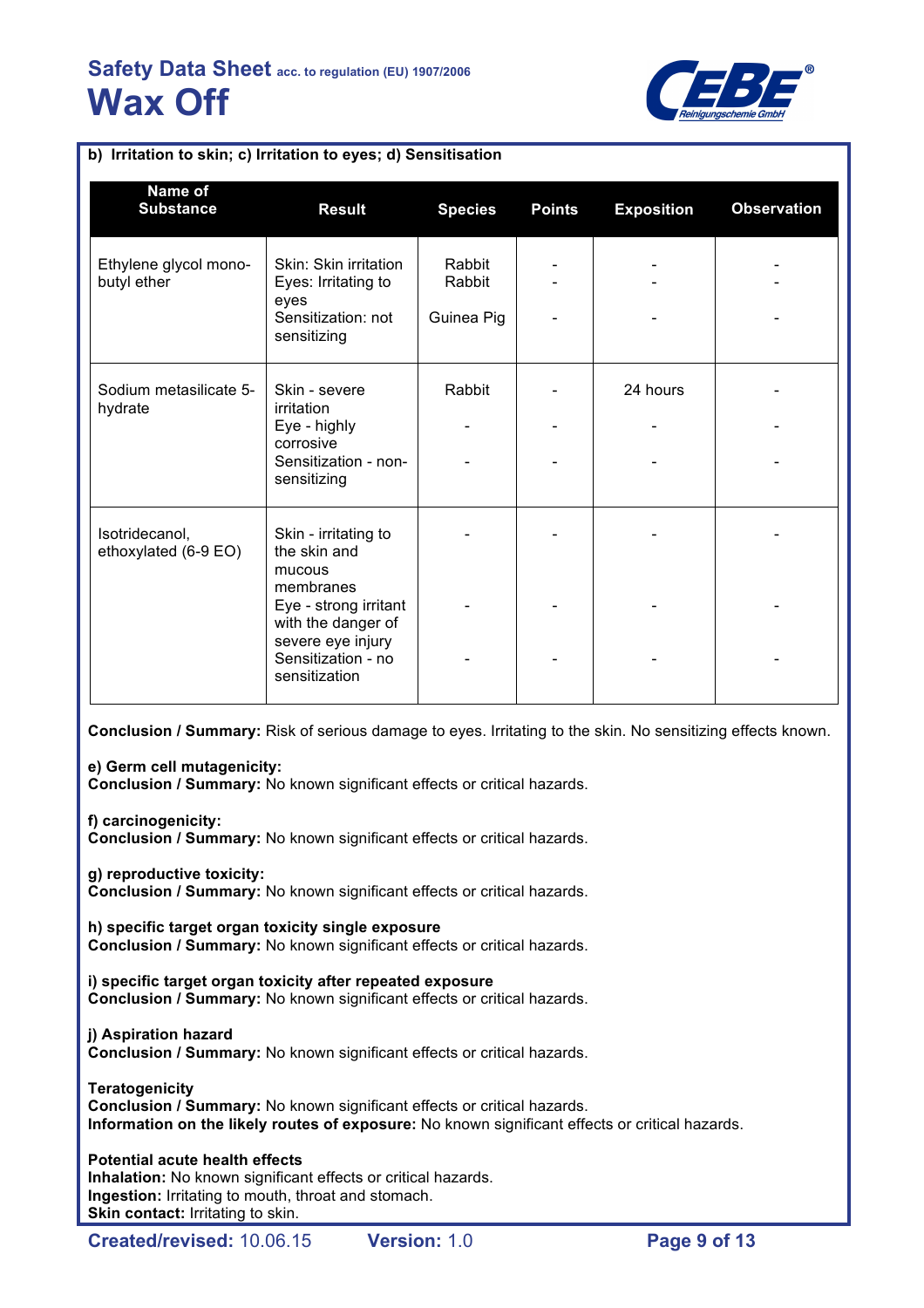

**Eye contact:** Severely irritating to the eyes. Risk of serious damage to eyes.

**Symptoms related to the physical, chemical and toxicological characteristics Inhalation:** No specific data. **Ingestion:** No specific data. **Skin contact:** Adverse symptoms may include the following: irritation, redness. **Eye contact:** pain or irritation, lacrimation, redness.

## **Delayed and immediate effects and also chronic effects from short and long term exposure**

## **Short term exposure**

**Potential immediate effects:** Not determined for the mixture. **Potential delayed effects:** Not determined for the mixture.

**Long-term exposure**

**Potential immediate effects:** Not determined for the mixture. **Potential delayed effects:** Not determined for the mixture.

**Potential chronic health effects**

**Conclusion / Summary:** No known significant effects or critical hazards.

**General:** Not determined for the preparation. **Carcinogenicity:** No known significant effects or critical hazards. **Mutagenicity:** No known significant effects or critical hazards. **Teratogenicity:** No known significant effects or critical hazards. **Developmental effects:** No known significant effects or critical hazards. **Fertility effects:** No known significant effects or critical hazards. **Other information:** For the preparation Not determined.

**Other information:** Not determined for the preparation.

# **12. Ecological information**

## **12.1 Toxicity**

| Name of<br>substance                | <b>Result</b>                                                                    | <b>Species</b>                                            | <b>Exposition</b>                                     |
|-------------------------------------|----------------------------------------------------------------------------------|-----------------------------------------------------------|-------------------------------------------------------|
| Ethylene glycol mono-butyl<br>ether | $LC_{50}$ 1,490 mg/l<br>$EC_{50}$ 1,720 mg/l<br>$EC0$ 900 mg/l<br>$EC0$ 700 mg/l | <b>Fisch</b><br>Daphnia Magna<br>Algae<br><b>Bacteria</b> | 96 Stunden<br>24 Stunden<br>168 Stunden<br>16 Stunden |
| Sodium metasilicate 5-              | $LC_{50}$ 210 mg/l                                                               | Fish                                                      | 96 hours                                              |
| hydrate                             | $EC_{50}$ 1.700 mg/l                                                             | Daphnia                                                   | 48 hours                                              |
| Isotridecanol, ethoxylated          | $EC_{50}$ > 10 mg/l                                                              | Daphnia                                                   | 48 hours                                              |
| $(6-9)$ EO)                         | $LC_{50} > 10$ mg/l                                                              | Fish                                                      | 96 hours                                              |

**Conclusion/Summary:** Not determined for this mixture.

## **12.2 Persistence and degradability**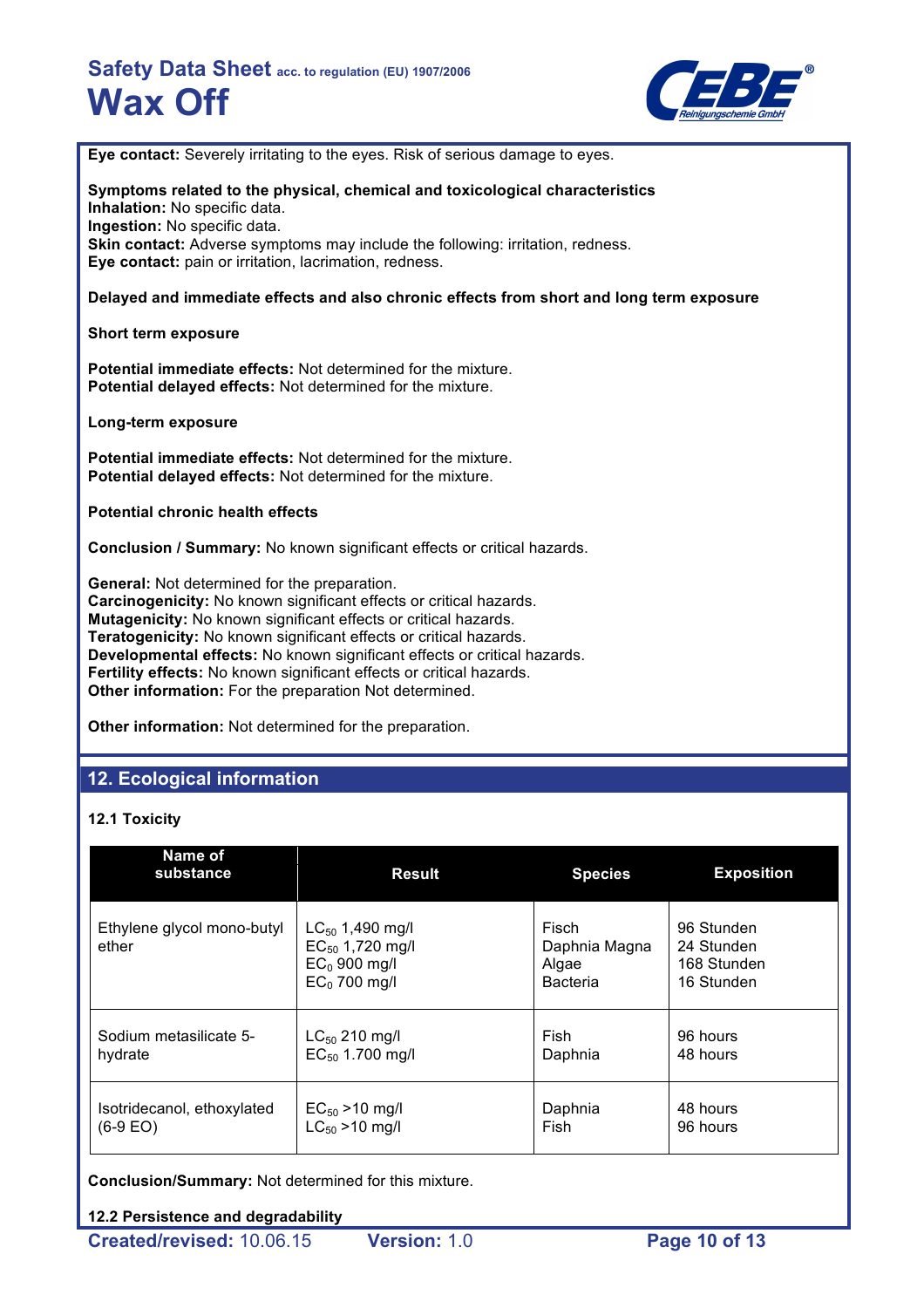

**Conclusion/Summary:** The surface active ingredients contained in this product are biologically degradable according to regulation 648/2004 EC.

## **12.3 Bioaccumulative potential**

**Conclusion/Summary:** Not determined for this mixture.

**12.4 Mobility in soil**

**Partition coefficient ground/water (K<sub>OC</sub>):** Not determined for this mixture. **Mobility:** Not determined for this mixture.

**12.5 Results of PBT and vPvB assessment PBT:** not applicable **vPvB:** not applicable

## **12.6 Other adverse effects**

No special effects or hazards known.

# **13. Disposal considerations**

The information in this section contains generic advice and guidance. The list of Identified Uses in Section 1 should be consulted for any exposure scenario or when exposure scenarios on the available applicationspecific information.

Waste disposal according to EC Directives on waste and hazardous waste. Waste codes should be assigned by the user, preferably in collaboration with the waste disposal authorities.

### **13.1 Waste treatment methods**

### **Product**

**Methods of disposal:** The generation of waste should be avoided or minimized wherever possible. Empty containers or liners may retain some product residues. Material and its container must be disposed of in a safe way. Significant quantities of waste product residue should not be disposed of via the foul sewer but processed in a suitable effluent treatment plant. Dispose of surplus and non-recyclable products via a licensed waste disposal contractor. Disposal of this product, solutions and any by-products should at all times comply with the environmental protection requirements and waste disposal legislation and the requirements of local authorities. Avoid the proliferation and dispersal of spilled material and contact with soil, waterways, drains and sewers.

**Hazardous waste:** According to the information available to the supplier at the time of creation/editing of this safety data sheet this product is regulated as hazardous waste in the sense of EU regulation 2008/98/EC.

### **Packaging**

**Methods of disposal:** The generation of waste should be avoided or minimized wherever possible. Waste packaging should be recycled.

**Special precautions:** This material and its container must be disposed of in a safe way. Empty containers or liners may retain some product residues. Avoid the proliferation and dispersal of spilled material and contact with soil, waterways, drains and sewers.

# **14. Transport information**

|                           | <b>ADR/RID</b> | <b>ADR/ADNR</b>     | IMDG           | <b>IATA</b>    |
|---------------------------|----------------|---------------------|----------------|----------------|
| 14.1 UN Number            | Not regulated. | Not regulated.      | Not regulated. | Not regulated. |
| Created/revised: 10.06.15 |                | <b>Version: 1.0</b> |                | Page 11 of 13  |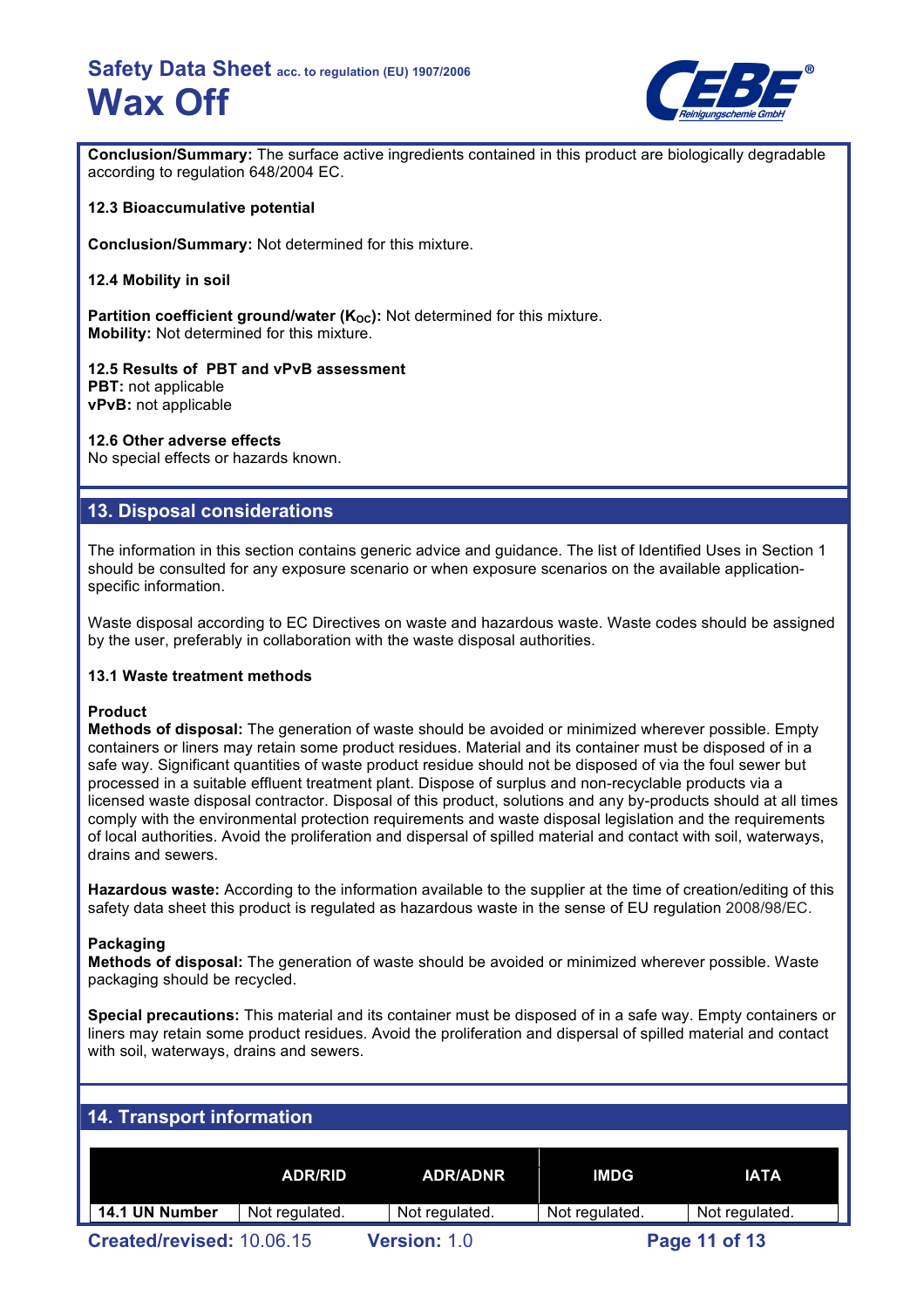

| 14.2 UN proper       | ۰                        |       |       | $\overline{\phantom{0}}$ |
|----------------------|--------------------------|-------|-------|--------------------------|
| shipping name        |                          |       |       |                          |
| 14.3 Transport       | $\overline{\phantom{0}}$ |       |       | $\overline{\phantom{a}}$ |
| hazard class(es)     |                          |       |       |                          |
| 14.4 Packing         |                          |       |       | ۰                        |
| group                |                          |       |       |                          |
| 14.5                 | No.                      | No.   | No.   | No.                      |
| <b>Environmental</b> |                          |       |       |                          |
| hazards              |                          |       |       |                          |
| 14.6 Special         | None.                    | None. | None. | None.                    |
| precautions for      |                          |       |       |                          |
| iuser                |                          |       |       |                          |

**14.7 Transport in bulk according to Annex II of MARPOL 73/78 and the IBC Code** Not applicable.

**Multiplier according to ADR / RID 1.1.6.3:** Not applicable.

**Tunnel restriction code:** Not applicable.

# **15. Regulatory information**

**15.1 Safety, health, and environmental regulations/legislation specific for the substance/mixture**

**EC-Regulation Nr. 1907/2006 (REACh)**

**Appendix XIV - Index of substances that require permission Substances causing special concern:** None of the ingredients is listed.

**Appendix XVII – Restriction of the production, the distribution, and the use of specific hazardous substances, mixtures, ans products:** Not applicable.

## **Other EU-Regulations**

**Contents according to 648/2004 EC:**

<5% anionic surfactants, <5% nonionic surfactants, perfume (citronellol, lillial, hexylcinnamaldehyde).

## **15.2 Chemical safety assessment**

This product contains substances that still require substance assessments.

# **16. Other information**

 $\triangleright$  Marks the information that was changed since the last version.

## **Abbreviations and acronyms:**

ADN/ADNR = European agreement for the international transport of hazardous materials on inland waterways

ADR = European agreement for the international transport of hazardous materials on roads

ATE = Estimation acute toxicity

BCF = Bio concentration factor

CLP = Regulation concerning the classification, labeling, and packaging Verordnung über die Einstufung, Kennzeichnung und Verpackung [Regulation (EC) No. 1272/2008]

CAS = Chemical Abstracts Services Number

DNEL = Derived Non-Effect Level

DPD = Mixture regulation [1999/45/EG]

EC = Europaean Commission

EG = EG-Nummer